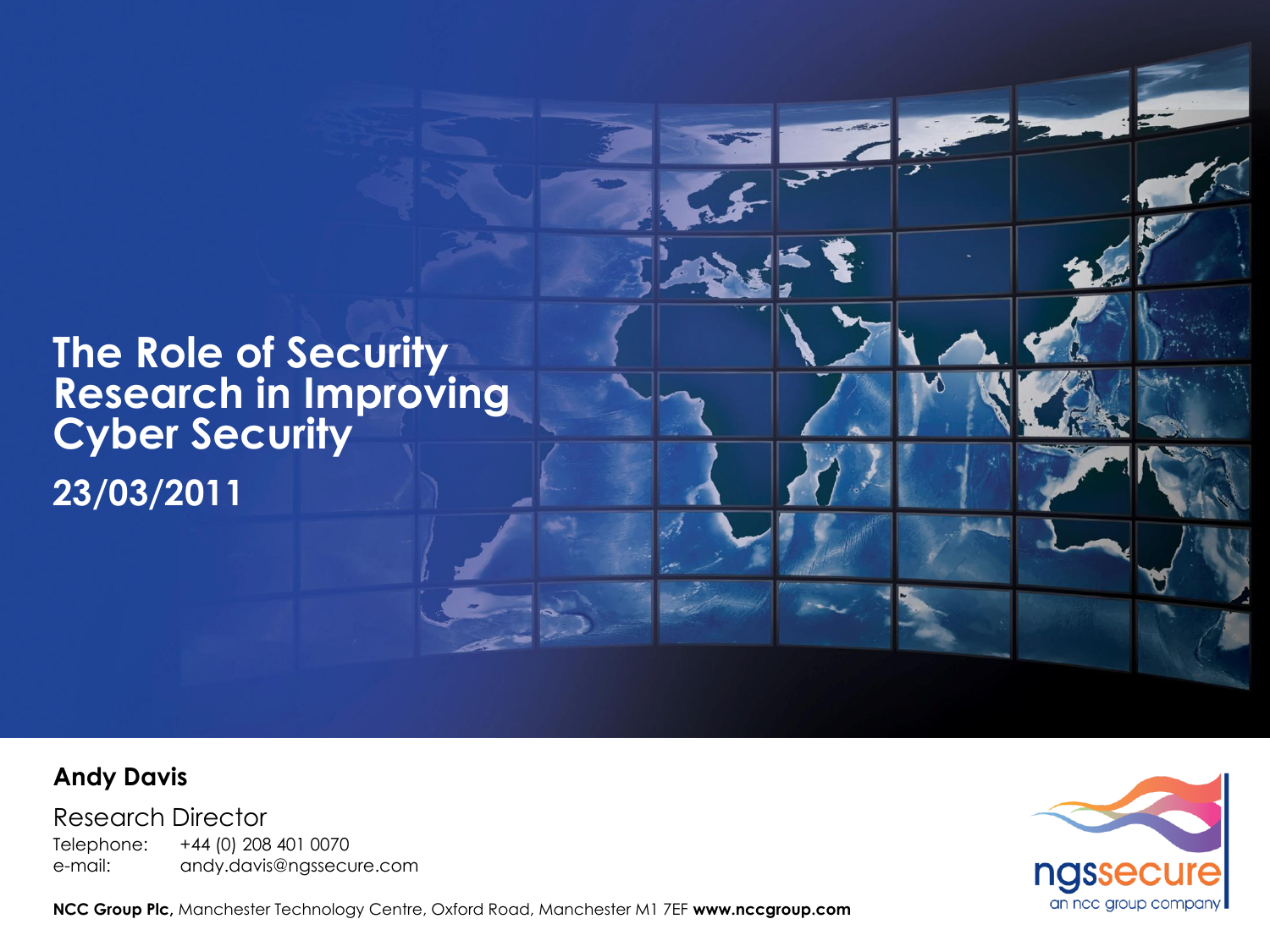"Research is to see what everybody else has seen, and to think what nobody else has thought"

Albert Szent-Gyorgyi (Hungarian Biochemist, 1937 Nobel Prize for Medicine, 1893-1986)

- Cyber security is a technological and intellectual arms race
- **Research drives innovation in cyber security**
- The mantra I always follow is:

"Everything is possible – it may be extremely difficult, but there is always a way"

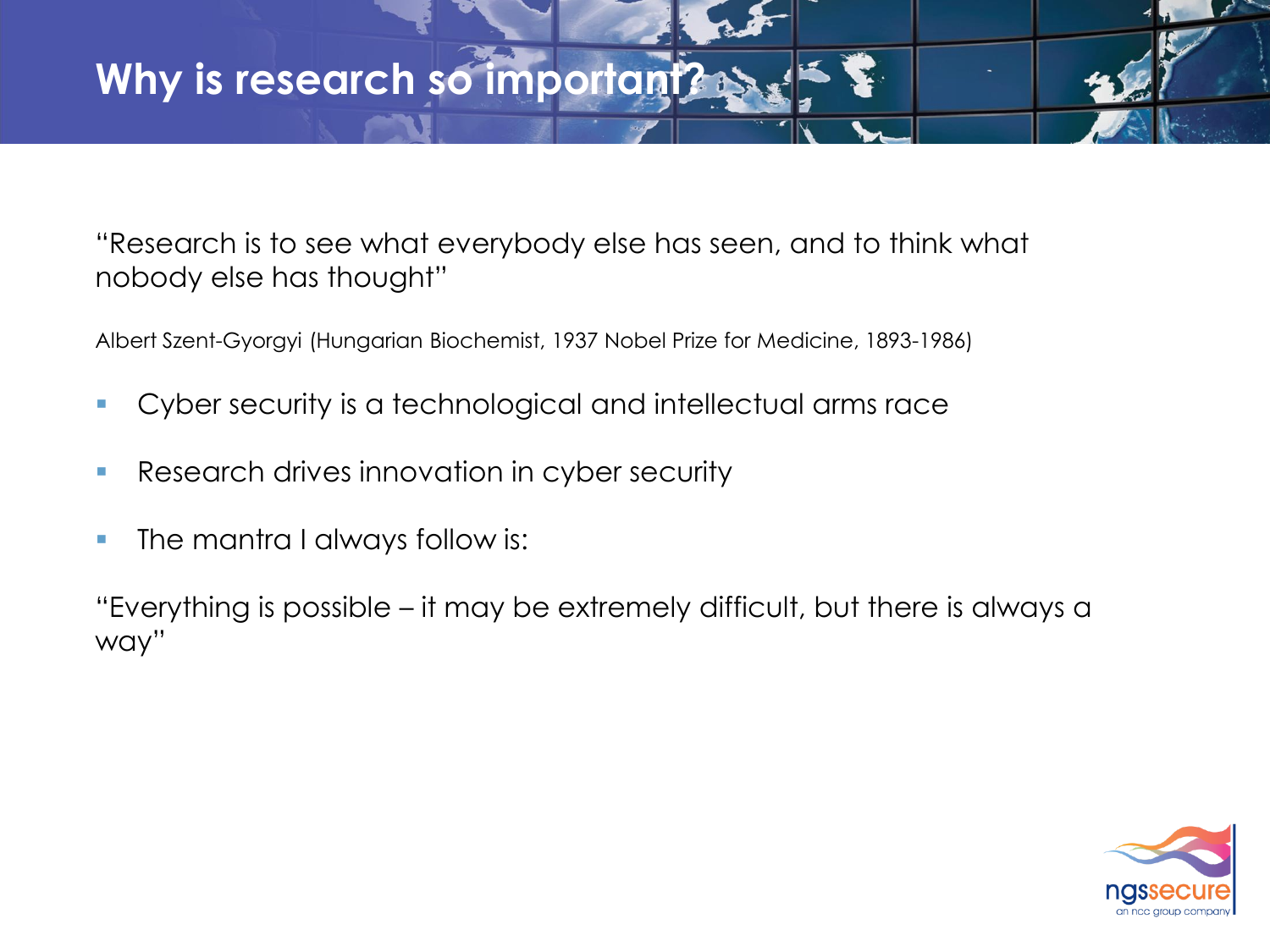## **What should we be researching?**

- How do we decide where to focus the research?
- Very easy to follow the obvious trends
	- Cloud computing
	- Virtualisation
	- Mobile security
- We must not overlook the less obvious, but equally important research targets

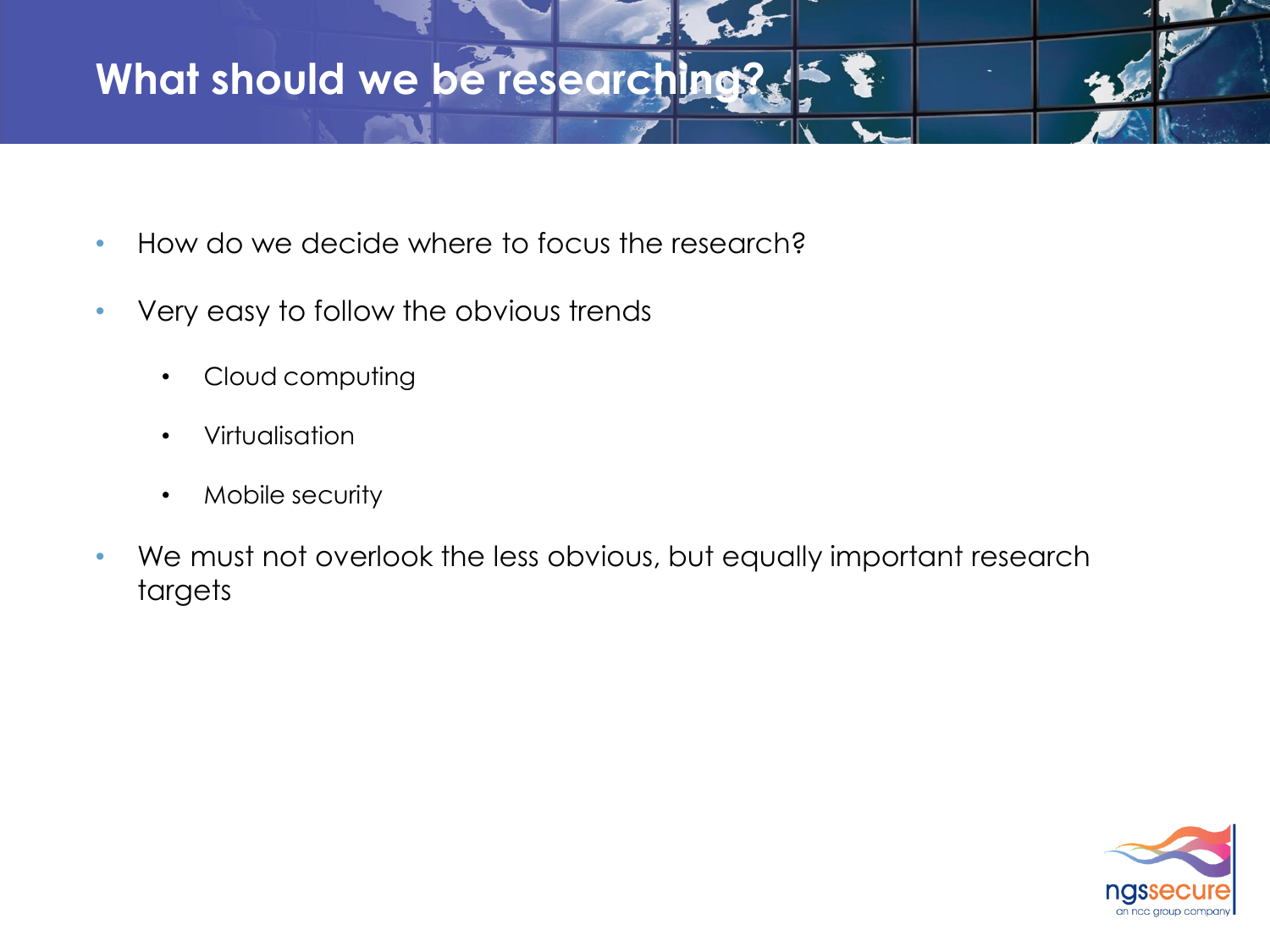Can competing security researchers effectively work together?

- The world of security research is extremely competitive
- Forums such as the CPNI <sup>1</sup>SRIE bring competitors together
	- Provide best practice advice
	- Latest intelligence about vulnerabilities and malware
	- A pool of experts available to perform targeted research

<sup>1</sup> http://www.cpni.gov.uk/about/Who-we-work-with/Information-exchanges/

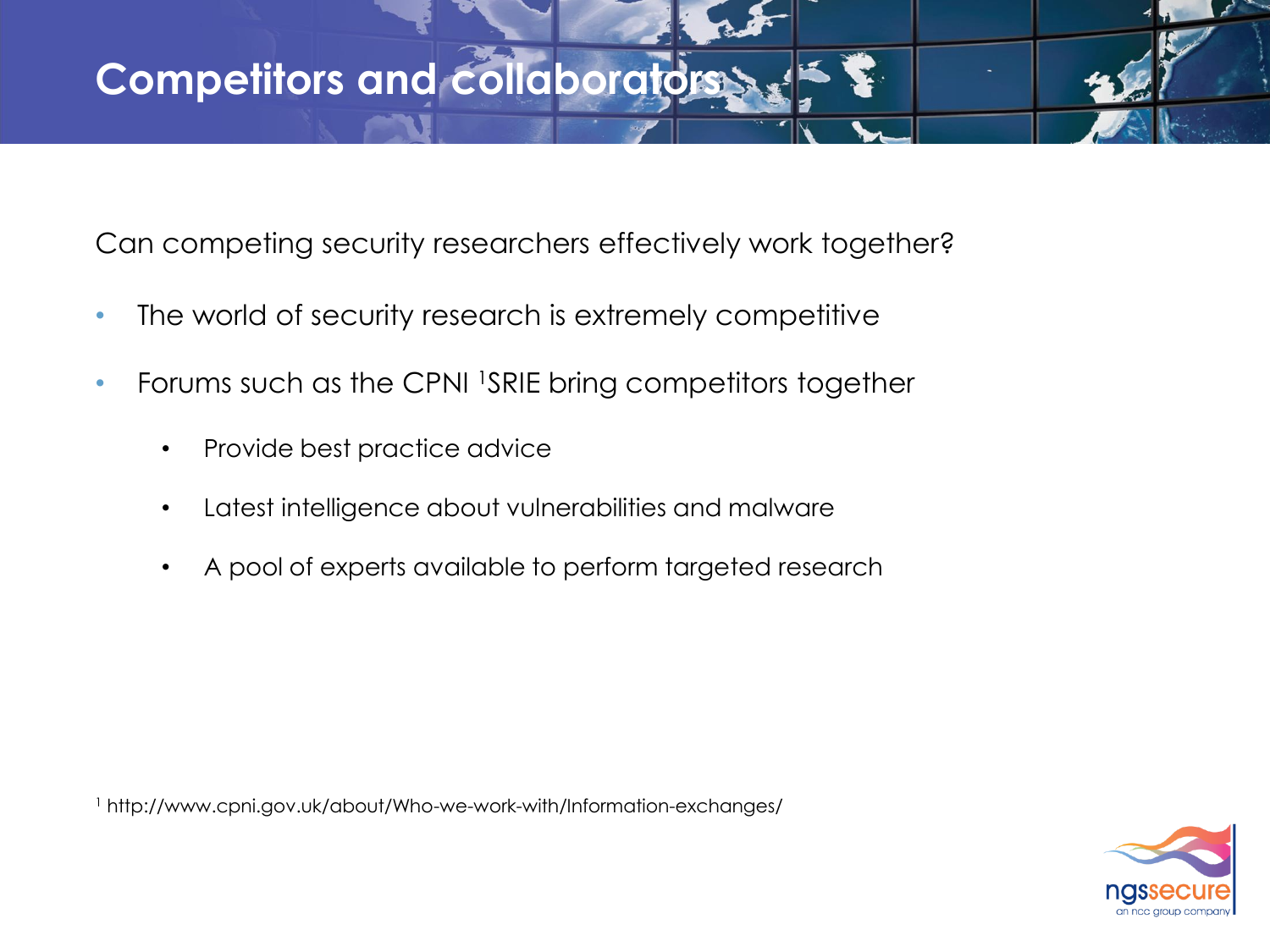## **Research partnerships**

Partnerships are important, certainly in times when budgets are being squeezed

- Government resource availability
- Product Vendors (software and hardware) access to developers
- Service providers access to technology

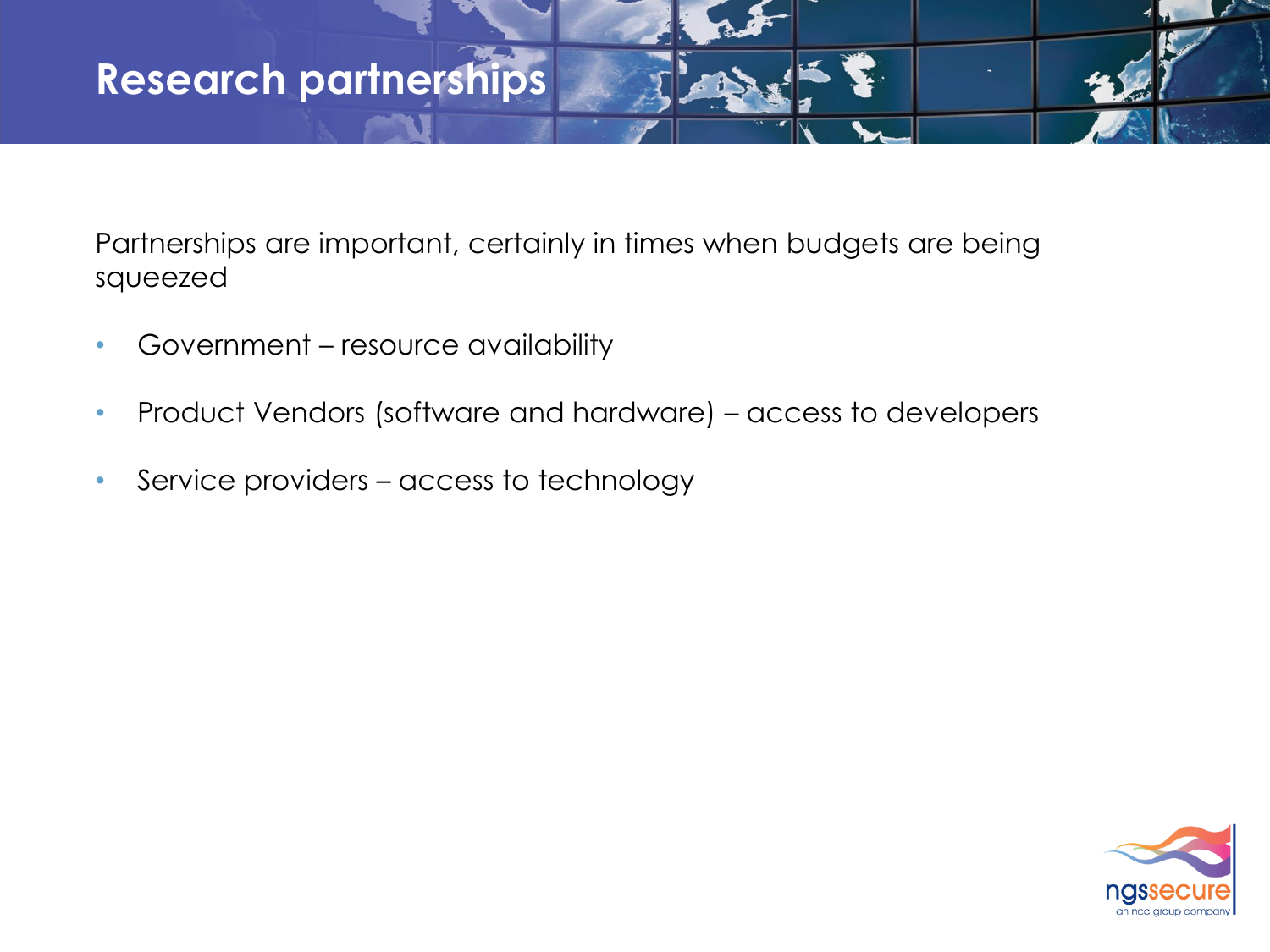# **The future of security research >>**

- The trading of vulnerability information has become a booming market
	- Zero Day Initiative TippingPoint
	- Vulnerability Contributor Program iDefense Labs
- Security research has dramatically increased in the last 10 years
- We must ensure that important research isn't "lost in the noise"
	- Around 75 international security research/hacker conferences in 2010
	- The number of product vulnerabilities publicly posted continues to rise

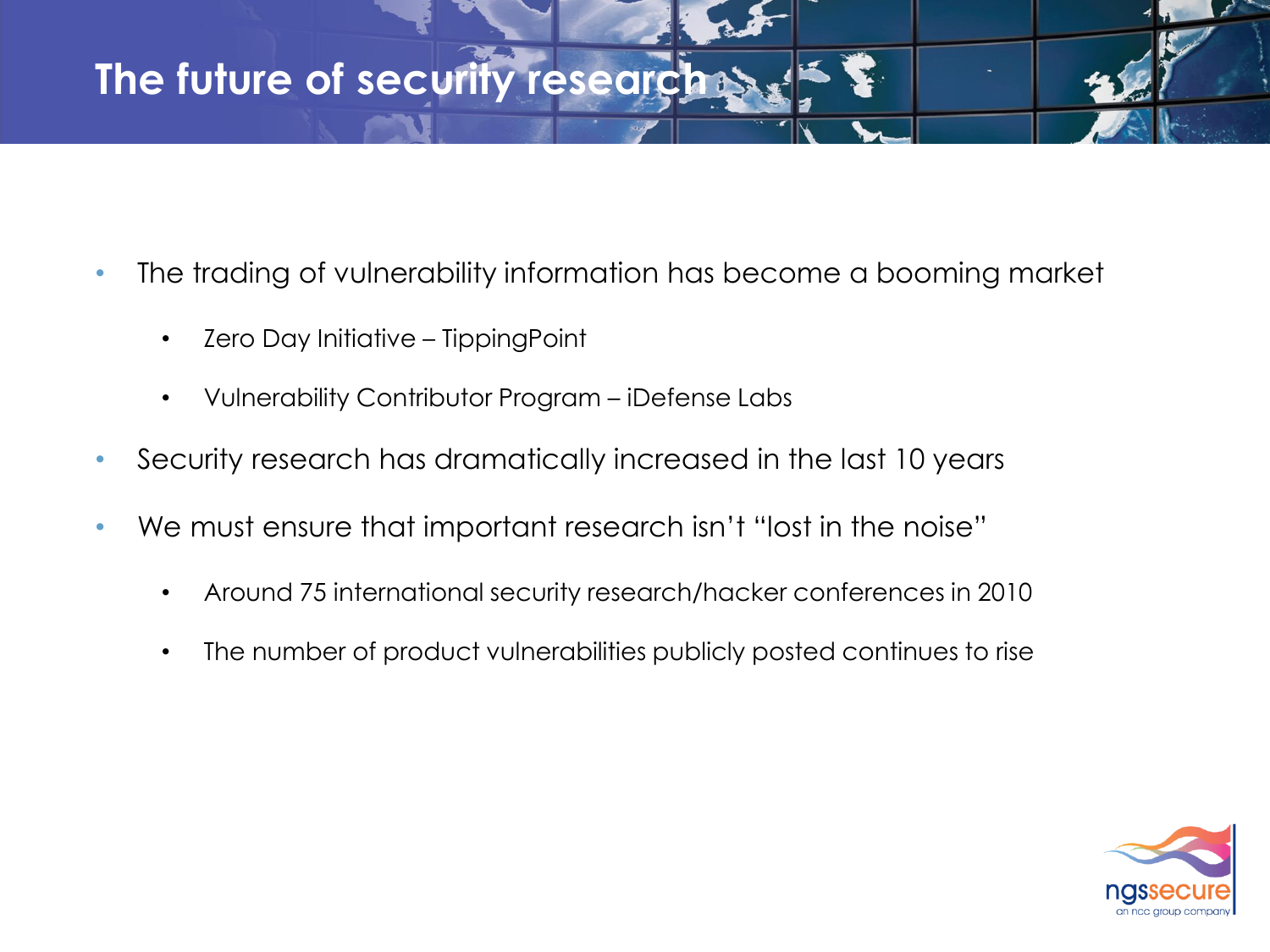"There is nothing like looking, if you want to find something. You certainly usually find something, if you look, but it is not always quite the something you were after."

J.R.R. Tolkien (English Writer and Author of The Lord of the Rings, 1892-1973)